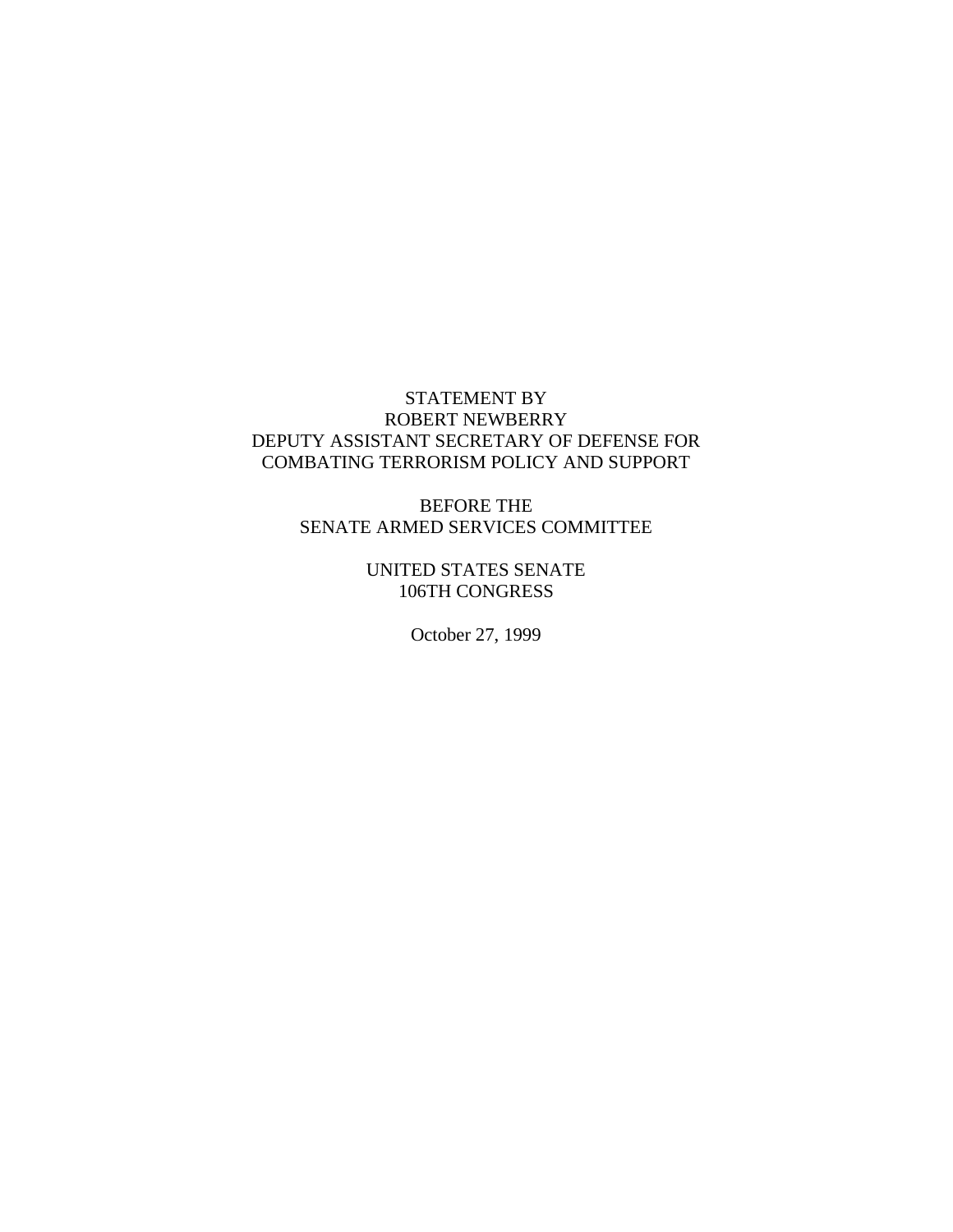## **INTRODUCTION**

Good morning, Mr. Chairman and members of the committee. I am pleased to have this opportunity to discuss with you, from a policy and operational perspective, the way that the Department of Defense has organized itself to support the US Government's combating terrorism mission and what support roles we may have in helping other government agencies in defending against these dangers both at home and abroad.

## **DOD SUPPORT & ACTIVITY IN COMBATING TERRORISM**

The USG is working hard to deter or to prevent, and should that fail, to minimize the consequences of a terrorist incident. Many federal agencies have a role to play in the federal response to a terrorist incident. Likewise, the Department of Defense (DoD) plays an important role in providing unique resources and capabilities to support civil authorities.

DoD's support to civil authorities is governed by the following five principles: (1) we must have absolute and public accountability of officials involved in the oversight of this process while respecting the constitutional principles and civil liberties of our system; (2) DoD must remain in a supporting role to the lead civilian agencies (DoJ domestically and the State Department overseas); (3) DoD support should emphasize our natural role, skills, and structures such as our ability to mass mobilize and provide logistical support; (4) DoD equipment and capabilities are developed and procured primarily to support our war fighting mission; and finally (5) We abide by the existing legislative authorities that govern the Department's support to civilian agencies.

Within DoD, my office, the Deputate for Combating Terrorism Policy and Support (CTP&S), links the efforts of multiple offices across the spectrum of all combating terrorism programs. CTP&S captures six areas of effort: intelligence support; anti-terrorism; counterterrorism; terrorism consequence management; research and development; and international cooperation. Intelligence support refers to our activities to assist the intelligence community to focus their unique efforts to the terrorist threat, in general. Anti-terrorism involves all defensive measures employed to protect personnel and facilities against a terrorist incident. Conversely, counter-terrorism refers to offensive response measures to deter, resolve, or mitigate a terrorist act. Terrorism consequence management includes a range of activities required to provide emergency assistance to alleviate damage, loss, hardship, or suffering caused by terrorist attacks, to protect the public health and safety with the goal of restoring essential government services. Our research and development efforts include both rapid-protyping and longer-range technology exploration to provide enhanced capabilities to all component areas. International cooperation refers to the Department's role in the full array of U. S. policy tools.

Within the Department, we work closely with the Assistant to the Secretary of Defense for Civil Support, the Offices of the Assistant Secretaries of Defense for Command, Control, Communications and Intelligence (C3I), the Offices of the Assistant Secretary of Defense for Health Affairs (HA), the Offices of the Assistant Secretary of Defense for Reserve Affairs (RA), the Offices of the Assistant Secretary of Defense for Legislative Affairs (LA), the Joint Staff, the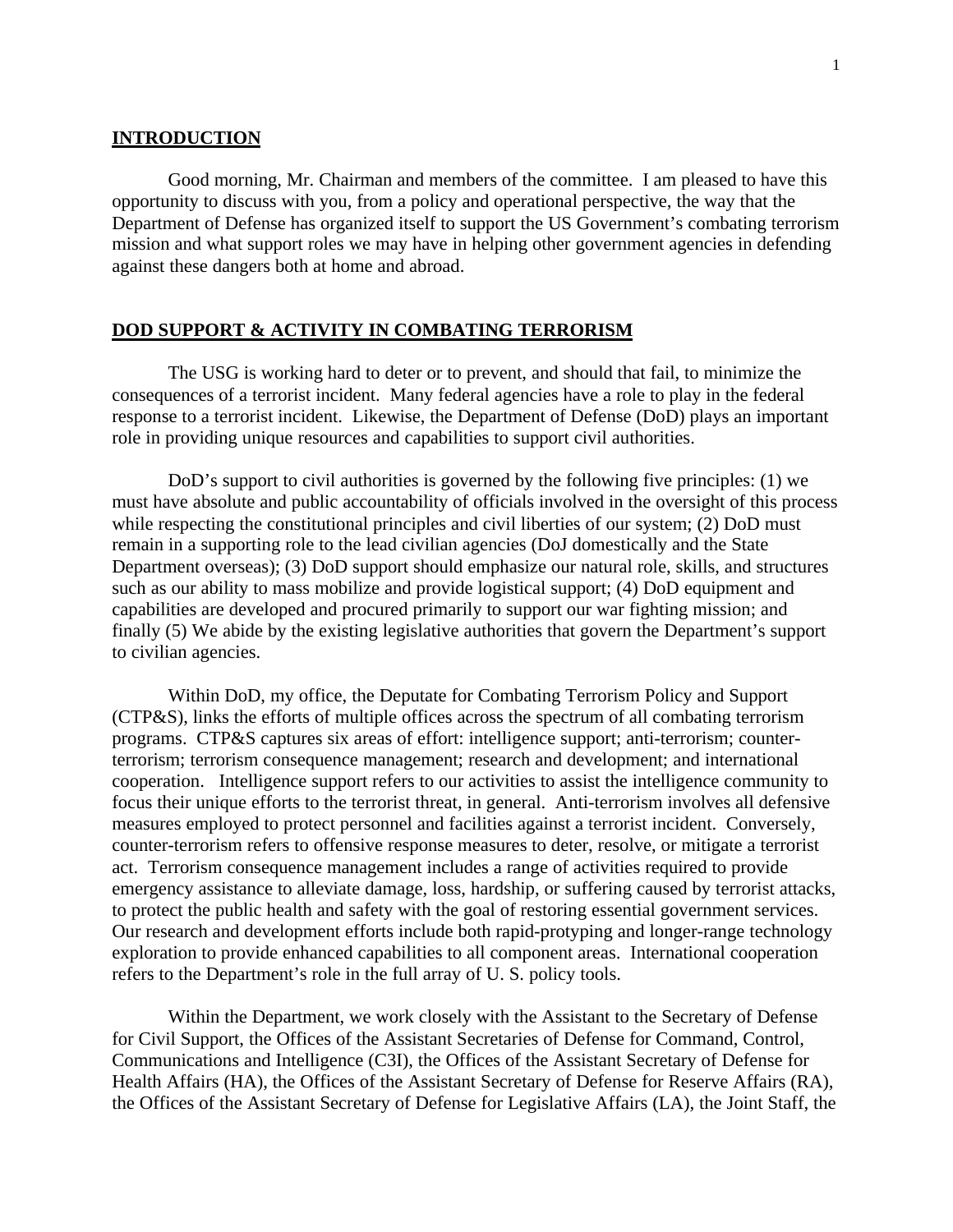Services, the Defense Intelligence Agency (DIA), and the Defense Threat Reduction Agency (DTRA). In my view, the Department is fully committed to combating this significant threat.

Now, I would like to say a few things in support of the comments of Dr. Horn on the nature of the threat to agriculture and our food supply.

## **THE THREAT**

The terrorist threat of today is far more complex than in the past and the terrorist potential for mass disruption, destruction, and negative affectation is growing. Biological attacks against agriculture represent another horrific way to attack a nation's people, economy and national will. As we have already seen, even natural occurrences of disease and pestilence can be inordinately costly and have a cascading effect on other often seemingly unrelated areas of the economy. A 1997 outbreak of foot and mouth disease in Taiwan resulted in a \$5 billion loss and a total shutdown of swine exports. A recent outbreak in Malaysia of a new virus called the Nipah virus led to total depopulation of several million animals and the death of hundreds of people. An outbreak of BSE (Mad Cow Disease) in the UK had a disastrous effect on the British beef industry and the British government from which they are only now beginning to recover. Regrettably, a terrorist initiated event of this nature is not beyond the realm of possibility.

Some foreign countries currently support biological warfare programs that target agriculture. At least 10 biological warfare agents that could be used against agriculture have been identified. The activities of Iraq are well documented. We are concerned that this technology and/or expertise may proliferate to other states as well as to terrorist groups. We know that terrorist organizations have expressed an interest in developing a biological warfare capability. For example, anthrax while recognized primarily as an anti-personnel agent, also has application against livestock. DIA and USDA are currently involved in several initiatives to better characterize and define the nature of this Agricultural BW threat.

#### **DOD'S DOMESTIC ROLE IN COMBATING TERRORISM**

The battle against terrorism in a domestic context requires effective coordination among Federal, State, and local authorities, and equally important, the battle against terrorism requires a partnership between the Executive and Legislative branches. I would like to commend the Committee for recognizing the importance of this threat and how it may affect our national security.

There are three key points to make to frame this portion of the discussion. First, DoD's combating terrorism program is part of a coordinated United States Government (USG) interagency team response. No single agency possesses the authorities, response mechanisms, and capabilities to effectively deter or resolve terrorist incidents on its own. Second, as you are all aware, the President has designated the Department of Justice (DoJ), through the FBI, as the lead Federal agency for combating terrorism in the United States. Third, the Department of Defense, as authorized by law, plays a supporting role in assisting lead federal agencies in their response to terrorist incidents. Certainly, as a major supporting agency, DoD brings many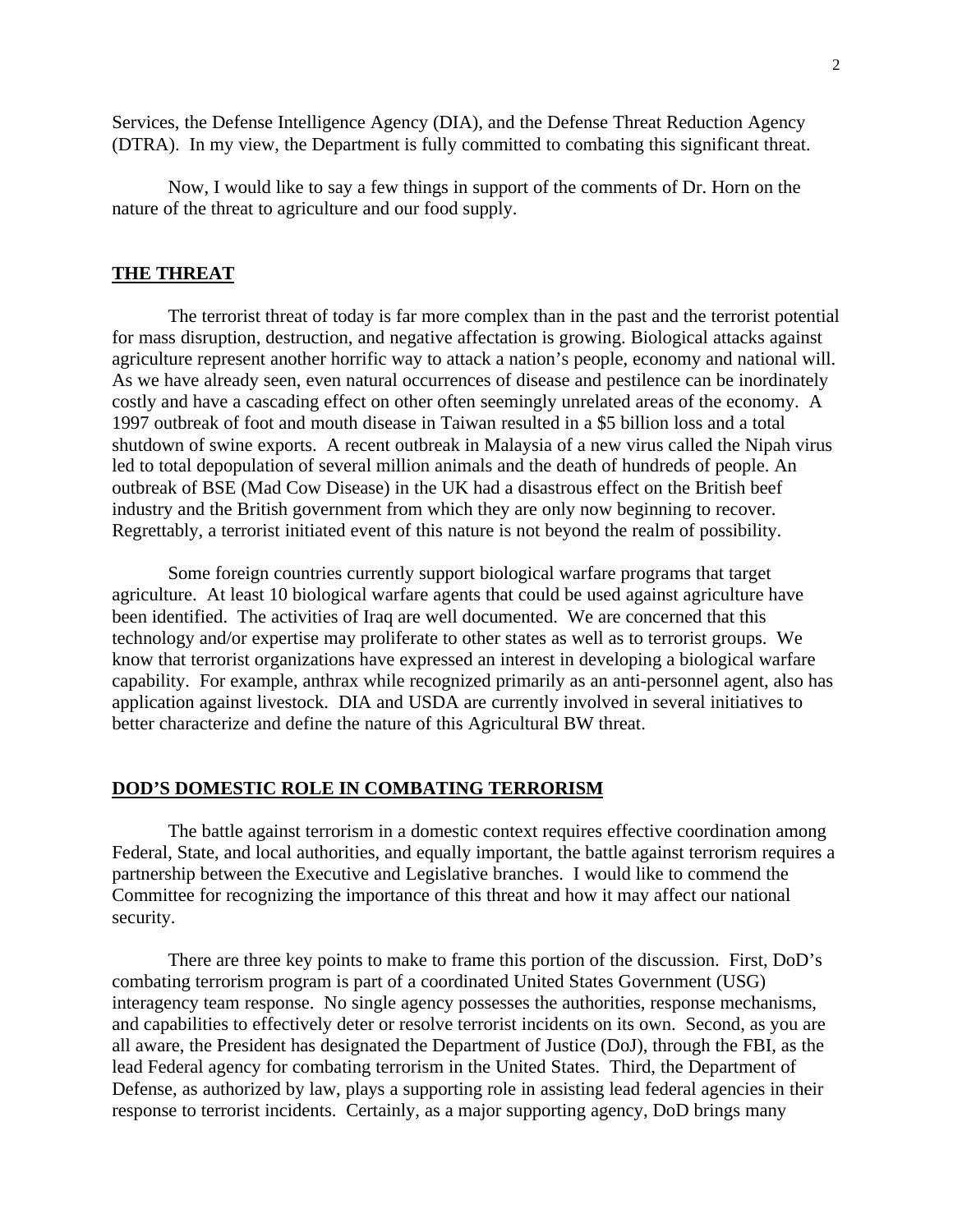unique assets to the effort. Domestically, DoD supports the crisis management efforts of the DoJ and the consequence management efforts of Federal Emergency Management Agency (FEMA).

#### **TERRORISM CONSEQUENCE MANAGEMENT**

With respect to consequence management, the federal government supports state and local authorities in the event of a domestic incident, and a host government in the event of an international incident. Under the Federal Response Plan, the Federal Emergency Management Agency (FEMA), if requested by state and local authorities, has the lead responsibility for coordinating federal emergency assistance to manage the consequences of a terrorist attack.

Within the Department of Defense, the Offices of the Assistant Secretary of Defense for Special Operations and Low-Intensity Conflict (ASD SO/LIC) work with both DoJ and FEMA throughout these phases to ensure that appropriate DoD support is provided. For state and local first responders, it is important to remember that awareness and preparedness are the first and best defense. Bottom line -- in consequence management, a rapid response saves lives and, possibly, critical sectors of the nation's economy.

DoD possesses a broad array of response assets that could be organized to provide support suitable for consequence management. Examples of these assets include chemicalbiological technical reconnaissance and assessments, decontamination capabilities, medical support units, technical expertise, and logistics. The newly established Joint Task Force-Civil Support, under the command of the Commander-in-Chief Joint Forces Command, is responsible for the operational coordination of the deployment of these DoD assets in support of the lead Federal agency.

The Chemical Biological Incident Response Force (CBIRF) of the Marine Corps, and the U.S. Army's Technical Escort Unit (TEU), are examples of unique consequence management response capabilities that Title 10 forces can provide. The CBIRF is a standing, highly trained consequence management force tailored for short notice response to terrorist initiated chemical and/or biological incidents. The CBIRF provides an expert and robust decontamination capability that can augment other response capabilities by being prepositioned or quickly deployed for an incident in support of consequence management. The TEU provides worldwide escort, neutralization, disposal, and emergency response to toxic chemicals and biological agents, munitions, certain nuclear and other hazardous materials.

The TEU maintains a 24-hour a day on-call emergency response capability to respond to a chemical or biological incident with personnel trained in chemical, biological, and explosive ordnance disposal operations to perform render safe procedures, damage limitation, reconnaissance, recovery, sampling, mitigation, decontamination, and transportation. It also performs or recommends final disposition of weaponized and non-weaponized chemical or biological materials and hazards encountered.

In addition, the Chemical Biological-Rapid Response Team (CB-RRT) of the Soldier and Biological Chemical Command (SBCCOM), was established to support the Lead Federal Agency (LFA) to assist in the detection, neutralization, and disposal of Weapons of Mass Destruction (WMD) or suspected WMD. The CB-RRT, working in support of the primary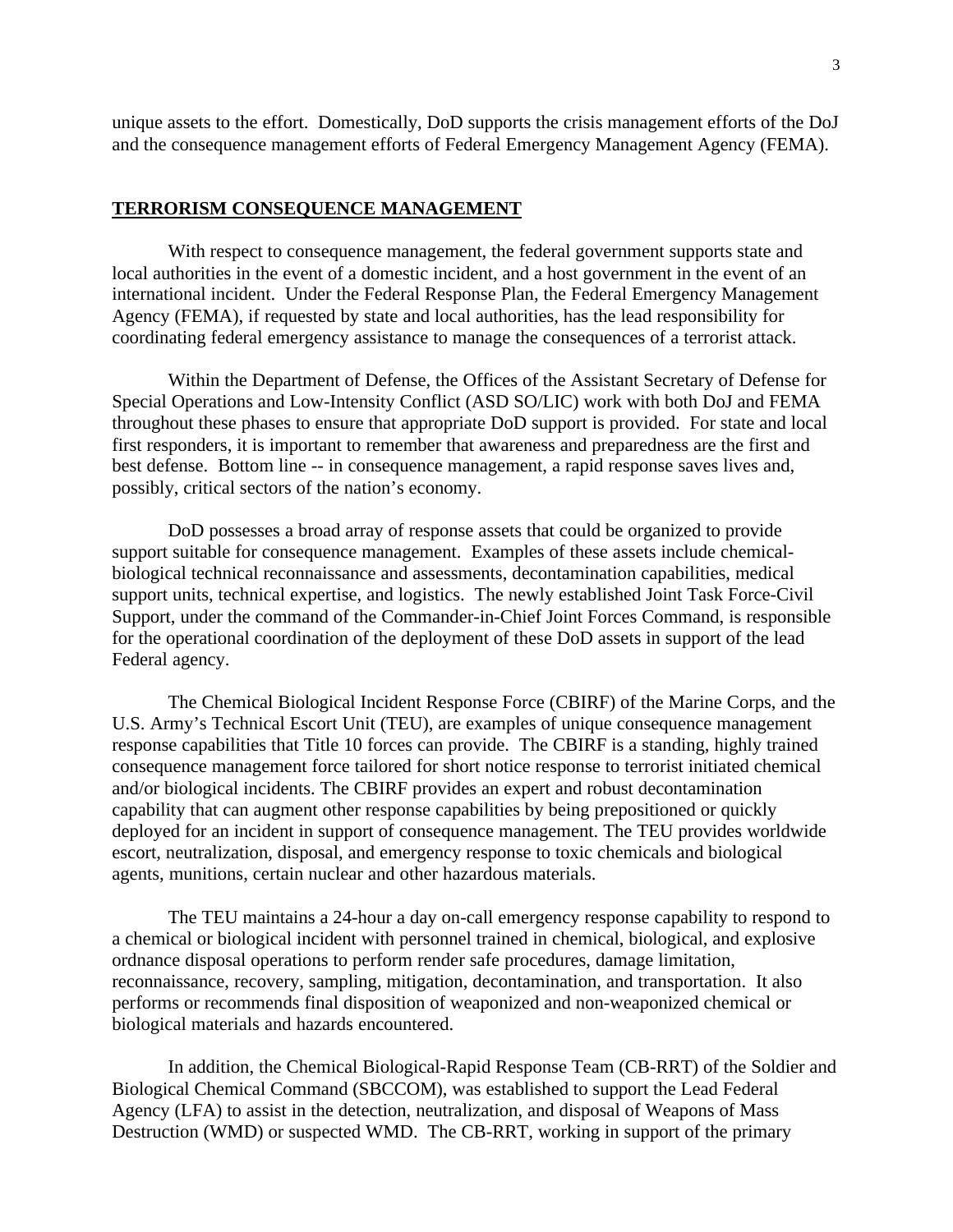federal consequence management agencies, can also assist state and local governments in dealing with the consequences of a WMD incident.

To provide additional support to our federal, state, and local partners in dealing with the consequences of a domestic terrorist attack involving chemical, biological or nuclear weapons, the Secretary of Defense announced the establishment and locations of ten Rapid Assessment and Initial Detection (RAID) teams. These RAID teams, comprised of twenty-two highly skilled, full-time National Guard personnel, will assist local first responders in determining the precise nature of an attack, provide medical and technical advice, and assist with the identification and arrival of other state and federal response assets. These teams are a state asset to be activated by the Governor. In order to respond to the use or threatened use of a WMD device; however, they can be federalized under recent amendments to the Presidential Selective Reserve Call-Up (PSRC) authority. In addition to the already established 10 RAID "Heavy" units, we are looking to establish an additional 17 which would give us a total of 27.

Additionally, at the direction of Congress, DoD is working to establish 39 RAID "Light" units. These units will be structured and trained to provide a modest planning and assessment capability in the states and territories where the larger RAID teams are not assigned. They will be staffed with National Guard personnel and the capabilities of these teams will be tailored to the specific needs of each state or territory.

We are also conducting research and development through the Counterterrorism Technical Support Program and the Technical Support Working Group to develop personnel protection, agent detection and identification equipment, and mitigation and decontamination equipment for use by first responders. The support provided by DoD will be based upon the resources within the Department, our immediate proximity to a situation, or the nature and scope of the situation. It is important to note again, however, that the Department of Defense remains a supporting player in the larger combined federal effort.

## **DOD SUPPORT TO THE DEPARTMENT OF AGRICULTURE**

The Department of Defense has a long history of support to the Department of Agriculture in mitigating the effects of biological contamination to our agricultural base. In 1964, the Secretary of Defense directed DoD to provide assistance to the USDA's Animal Disease Eradication Program, and designated the Army as action agent to assure participation by all military agencies in the program.

In 1985, the Department of Defense, the General Services Administration, the Department of Agriculture, Animal and Plant Health Inspection Service (USDA/APHIS) entered into a Memorandum of Understanding (MOU) in which the DoD agreed to assist USDA/APHIS in developing contingency plans and exercises. There is also an on-going process to review this memorandum in light of any new developments.

There are numerous examples of DoD support to USDA efforts in the field. DoD provided assistance to USDA during a 1971 outbreak of Venezuelan Equine Encephalitis in Texas where some 4,000 military personnel participated in the effort to stem the disease. In the 1971-1972 timeframe, more than four hundred military personnel took part in combating an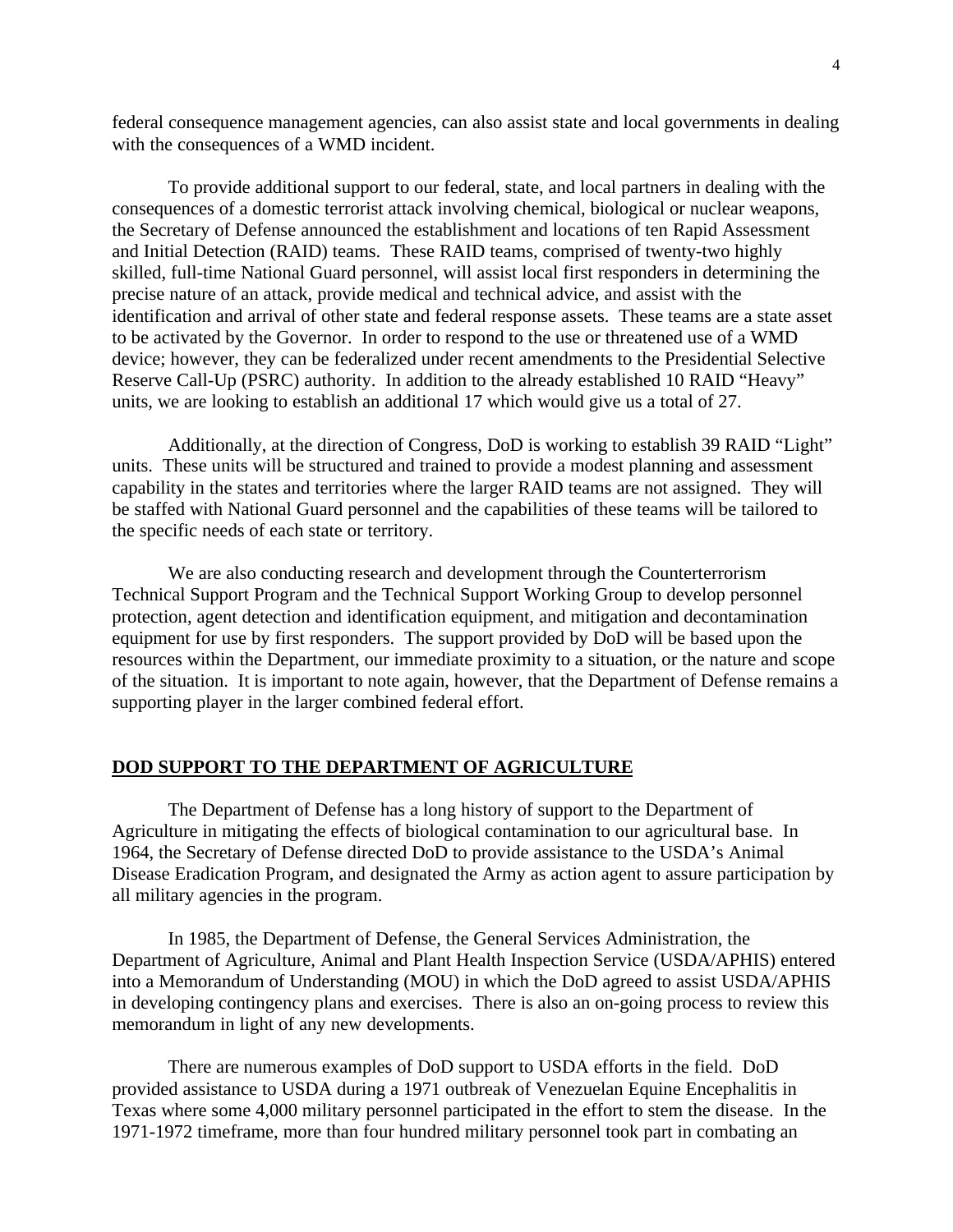outbreak of Newcastle's Disease in California and Texas. In Pennsylvania, in 1983, some 140 military personnel were called on to support a campaign against Avian Influenza.

More recently in June 1997, DoD provided the use of facilities and equipment for the USDA to conduct spraying for Medfly activity in Florida. In 1998, DoD assisted the South Dakota National Guard in contingency planning to mitigate the effects of a potential biological terrorism attack against the state's swine population. Additionally, DoD's United States Army Medical Institute of Infectious Diseases (USAMRIID) aided the Centers for Disease Control in their efforts to identify the causative agent for the West Nile Fever outbreak in New York. This collaboration was important to USDA since West Nile Fever affects and is transmitted to humans by mosquitoes.

Cooperative research is another area of particular importance to both departments. In 1997, in recognition of our mutual interests and concerns relating to agriculture, a Memorandum of Understanding (MOU) between the two parties was signed. It provides a framework for research and aims to promote closer coordination, more efficient use of resources, and minimization of duplication of effort. In addition, the MOU provided for the coordination of projects and programs of mutual interest.

Under the agreement, new initiatives were launched. Some have broad applications that extend beyond the military to provide significant public health benefits. These include work on pest control, and the development of a technology to track the paths used by cockroaches in buildings such as warehouses or homes. This technology enables us to limit the area in which we spray insecticide and yet achieve significantly more effective insect control using less pesticide. The reduction in the amount of insecticide used is also welcome as such chemicals can be harmful to humans. For example, better control of roach infestation (a major cause of childhood asthma) would be of enormous benefit, particularly for children living in our inner cities.

Under the Memorandum of Understanding (MOU), another project underway is the exploration of the uses of bachuloviruses against insects such as mosquitoes. This approach to mosquito control uses natural agents and offers an alternative to conventional insecticides. A third and particularly intriguing project is a new technology developed to trap mosquitoes in great volume. Using naturally occurring and powerful mosquito attractants that are not harmful to humans, the insects are drawn from great distances to a trap where they are destroyed. I understand the USDA proposed the use of this technology next summer to clear New York City's Central Park and the Washington D.C. Mall area of mosquitoes. In light of the recent occurrences of West Nile Fever in New York City, this technology comes none to soon.

DoD supports USDA in other ways. These include but are not limited to: participation in exercises, assistance in the development of response plans, laboratory support to assist and augment the capabilities of the Agricultural Research Service (ARS) and the Animal and Plant Health Inspection Service (APHIS); and providing military specialists trained in foreign animal disease diagnosis, laboratory diagnosis, epidemiology, microbiology, immunology, entomology, pathology, and public health. These specialists include DoD's Veterinary Services Support personnel.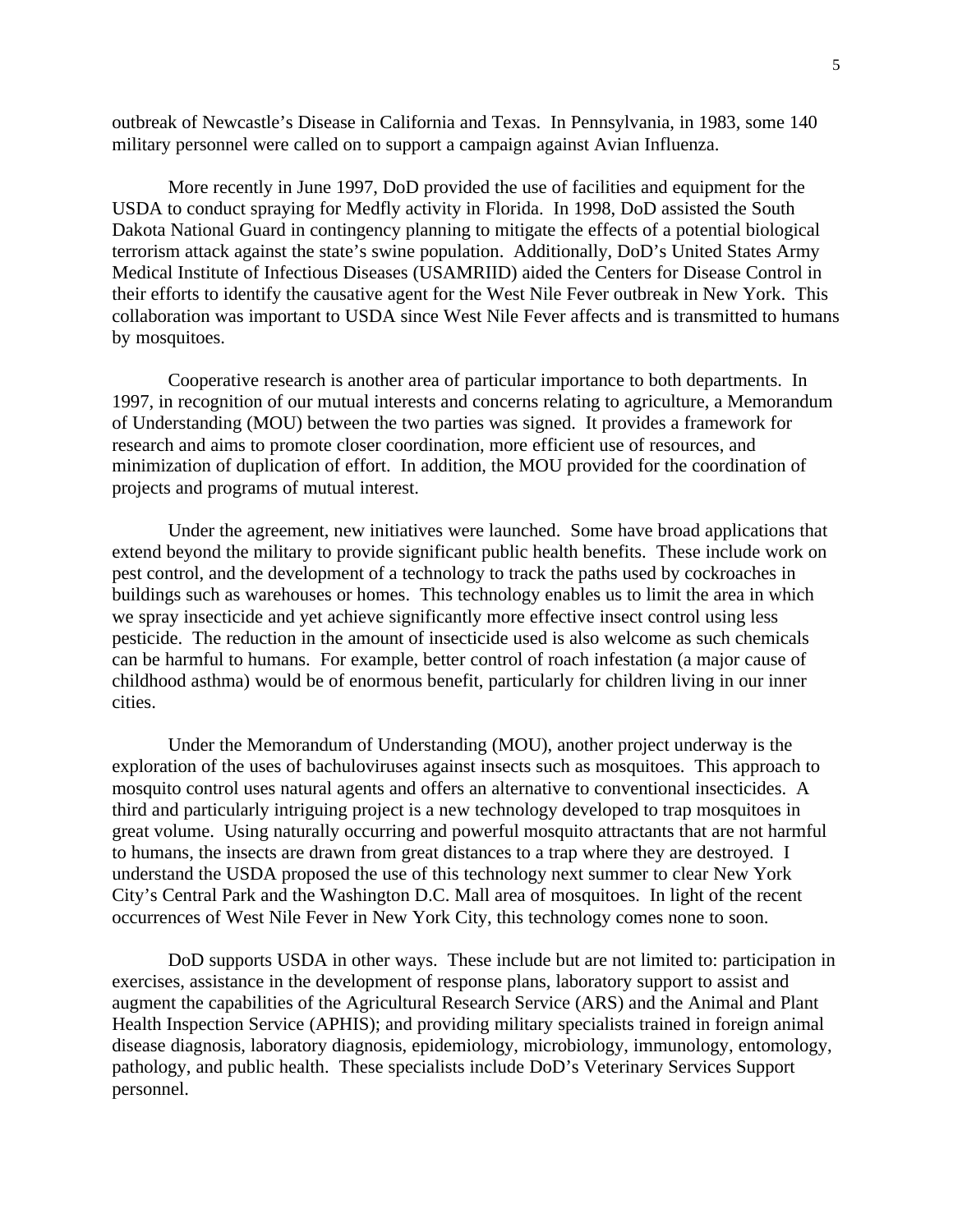The U.S. Army Veterinary Service is the Executive Agent for veterinary services, including animal care, food inspection, and medical research and development for all services within the Department of Defense. Veterinary Service Support personnel would play key roles in responding to biological warfare and bio-terrorism including: consultation concerning animal diseases dangerous to man; animal health surveillance; animal isolation, quarantine and destruction; food and water safety; decontamination, disinfection and infection control; and disease outbreak investigation.

The Army Veterinary Service has recognized the need to increase awareness of the vulnerability of food to terrorist attack. Consequently, the Service has initiated collaboration with other military and federal public health organizations to develop the capability to perform detailed food and water vulnerability assessments. Based on these assessments, intervention protocols will be designed and implemented. In addition, the Army Veterinary Service is pursuing the acquisition of rapid detection diagnostic tests and methodologies to screen for foodborne pathogens.

The Veterinary Service has two reference laboratories. They are located in the United States and Europe and are capable of testing for microbes (including those pathogens most closely associated with food borne disease), vector borne disease ecology, toxins, and heavy metals. The U.S. Army's Veterinary Laboratory at Fort Sam Houston is the more robust of the two and has gas chromatography, mass spectrometry, and high perform and liquid chromatography capability that can be used to identify a large number of chemical compounds. The laboratory also has the capability for detection of pesticides and antibiotic residues. The DoD Veterinary Laboratory closely collaborates with other military, federal and state facilities, and contractors to provide services as required.

Because certain foreign animal diseases such as Rift Valley Fever can infect man, they are of critical concern to DoD. Other diseases such as foot and mouth disease, although not dangerous to man, could be used as economic bio-weapons, capable of devastating entire segments of the animal agricultural industry. To provide additional detection capabilities, more than 75 military veterinarians were trained by USDA to recognize and treat foreign animal diseases.

DoD and USDA work closely together to protect people and livestock from such diseases and pests. Our medical biological defense research program is engaged in research against diseases such as Anthrax and Venezuelan Equine Encephalitis which would be key to mitigating the effects of agricultural terrorism using such agents. In addition, the Department has collaborated with the Agricultural Research Service, USDA to develop a vaccine against Rift Valley Fever.

In September 1998, The Army Veterinary Services, SO/LIC, The US Army Medical Research Institute of Infectious Diseases (USAMRIID), and other DoD and federal agencies participated in the "Combined Conference on Food and Agriculture Security." This conference was convened to provide the public insight into the vulnerability of American agriculture and the nature of the threat. We are continuing to work to provide a responsible examination of this potential threat and the capabilities required to meet the challenge.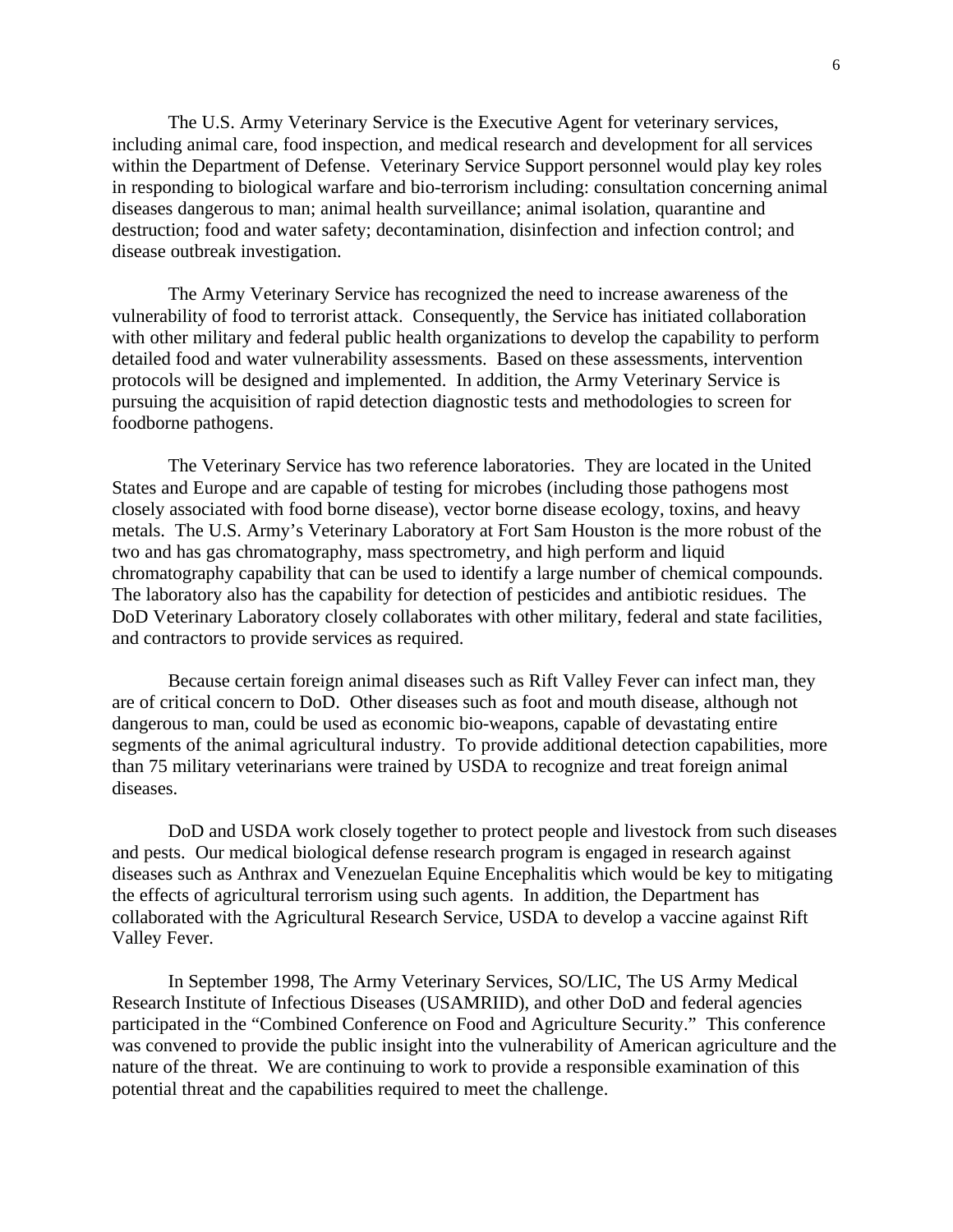## **COOPERATIVE THREAT REDUCTION**

The Department of Defense is concerned that expertise, technology, and pathogens associated with the Former Soviet Union's anti-livestock and anti-crop biological weapons programs could proliferate to terrorist groups and rogue states. Through the Cooperative Threat Reduction Program (CTR) program, DoD is engaged in a well-coordinated interagency effort to reduce this proliferation threat at the source.

Among the interagency players are the US Department of Agriculture, which contributes unique scientific expertise and resources to this effort, and the Department of State. We support the Administration's request to increase Department of State funding for USDA's Agricultural Research Service (ARS) to engage Former Soviet Biological Weapons facilities in collaborative research. These biotechnology engagement programs have already proven to be an effective means of preempting rogue state efforts to acquire Former Soviet BW expertise. In addition to supporting USDA, the DoD also supports the Department of Health and Human Services, through the Centers of Disease Control and Prevention.

The Cooperative Threat Reduction (CTR) program and the Agricultural Research Service (ARS) separately fund collaborative research programs that are implemented through the International Science and Technology Center (ISTC). There is a natural division of labor between CTR research projects focused on human pathogens of greatest interest to DoD's biomedical research laboratories, and ARS research projects focused on animal and plant pathogens of critical interest to ARS research laboratories.

The Cooperative Threat Reduction (CTR) program is developing a Biological Material Protection, Control, and Accountability (BMPC&A) program to enhance physical security at Former Soviet BW facilities that store collections of highly infectious pathogens. The intent of this program is to reduce the threat of diversion of pathogenic microorganisms to terrorist groups or rogue states. The bleak funding situation at these institutes has led to a marked deterioration of their ability to maintain an appropriate level of physical security. At one institute a CTR team found an extensive collection of anthrax and plague protected by a single unarmed guard and a skeleton key lock on a wooden door. The alarm system, which once protected the collection, was no longer operational.

Biological Material Protection, Control, and Accountability (BMPC&A) projects are planned at Former Soviet facilities that participated in the anti-human BW program and Former Soviet anti-livestock and anti-crop BW institutes that house collections of exotic animal and plant pathogens. The list of target institutes includes the Scientific Agricultural Research Institute in Otar, Kazakhstan, the All-Russia Institute of Animal Health in Vladimir, Russia, and the All-Russia Institute of Phytopathology in Golitsyno, Russia.

DoD will work closely with the Department of Agriculture in the implementation of these projects, as USDA has a unique capability to genetically characterize the strains in these collections. During the course of these projects some of the pathogens will be brought to Agricultural Research Service laboratories in the United States for further study.